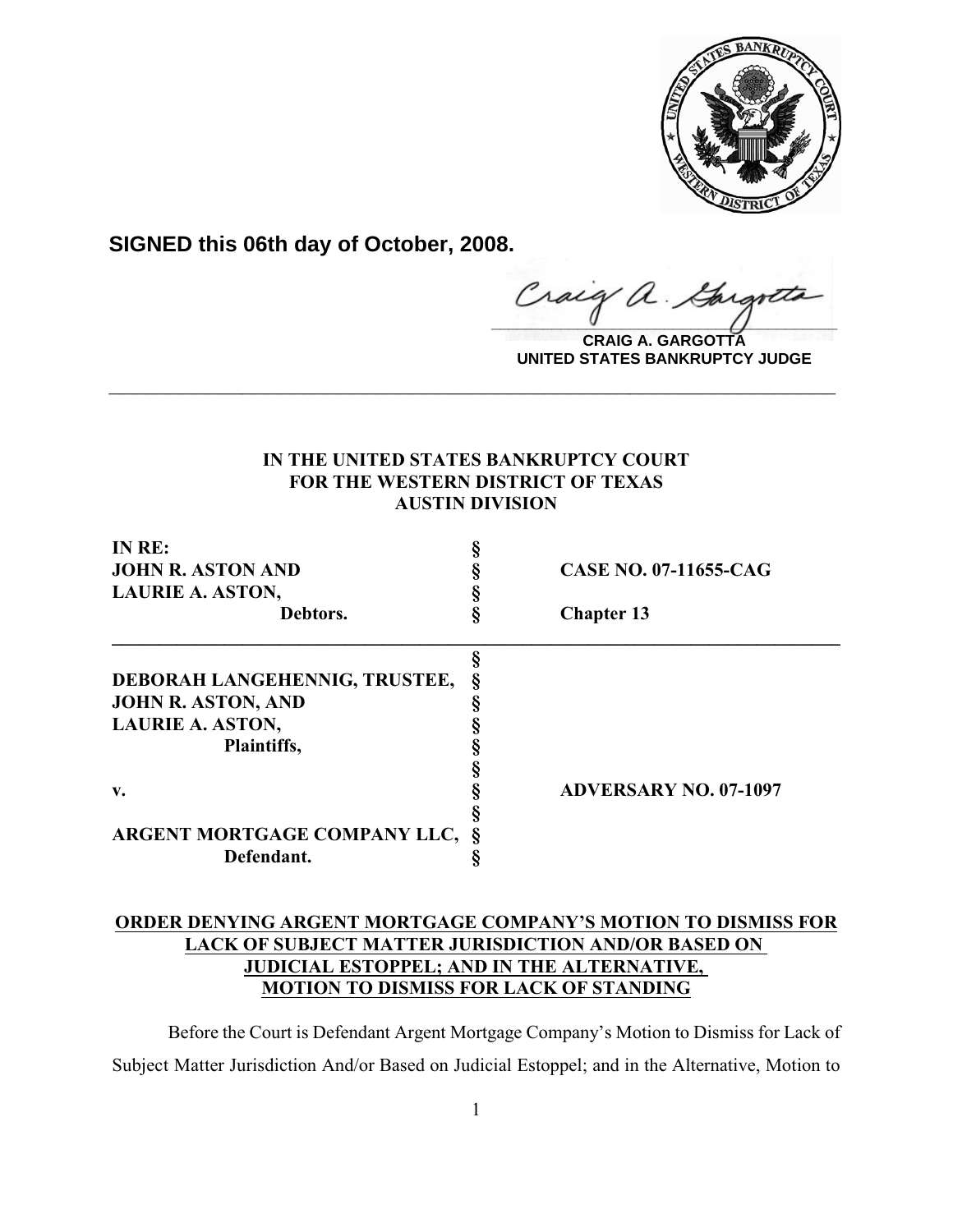Dismiss for Lack of Standing filed May 27, 2008 (Doc. # 33). Plaintiffs Deborah Langehennig, Trustee, John R. Aston, and Laurie A. Aston filed a response on June 16, 2008 (Doc. #38), to which Defendant filed a reply on June 20, 2008 (Doc. # 39). On June 25, 2008, the Court held a hearing on this matter. Attorneys for Plaintiffs and Defendant appeared.

At the hearing, the Court discussed the motion to dismiss being filed so late in the lawsuit prosecution process: it was filed after the April 7, 2008 deadline to file dispositive motions, after another dispositive motion was filed and ruled upon after a hearing, and after the transfer of the underlying mortgage claim to another creditor as lienholder, documentation of which was filed in the bankruptcy case on January 28, 2008, and which provided notice of a possible change or addition of potential mortgage defendants. Additionally, Defendant's grounds for dismissal, lack of subject matter jurisdiction, judicial estoppel, and lack of proper parties, did not recently arise. In the pleadings, the parties did a certain amount of "finger pointing" and asserting bad faith exists by the requesting dismissal so late on these grounds. The Court will not comment on the parties's allegations of bad faith because it became apparent at the hearing that both sides had failed to understand each other's position and had failed to ascertain facts affecting their case. Under applicable law, Defendant can raise the lack of subject matter jurisdiction at this point in the proceeding. By cancelling the trial date of June 11, 2008, the Court suspended the litigation to allow consideration of the motion to dismiss on the merits.

Although Defendant does not cite to a rule, its motion to dismiss is brought under Bankruptcy Rule 7012, which incorporates Federal Rule of Civil Procedure 12(b) - (h). Defendant's motion specifically presents a challenge to jurisdiction which is based upon Rule 12(b)(1) and 28 U.S.C. § 157(c). For the reasons stated below, the Court determines that the motion to dismiss will be denied.

### Review of a Motion Asserting Lack of Subject Matter Jurisdiction

"A complaint must be dismissed for lack of subject matter jurisdiction under Rule  $12(b)(1)$ 'when the court lacks the statutory or constitutional power to adjudicate the case.'" *Melgarejo v. 24 Hour Professional Janitorial Services, LP,* Civil Action No. 3:07-CV-1847-B, 2008 WL 958203, at \* 2 (N. D. Tex. Apr. 8, 2008) (quoting *Home Builders Ass'n of Miss., Inc. v. City of*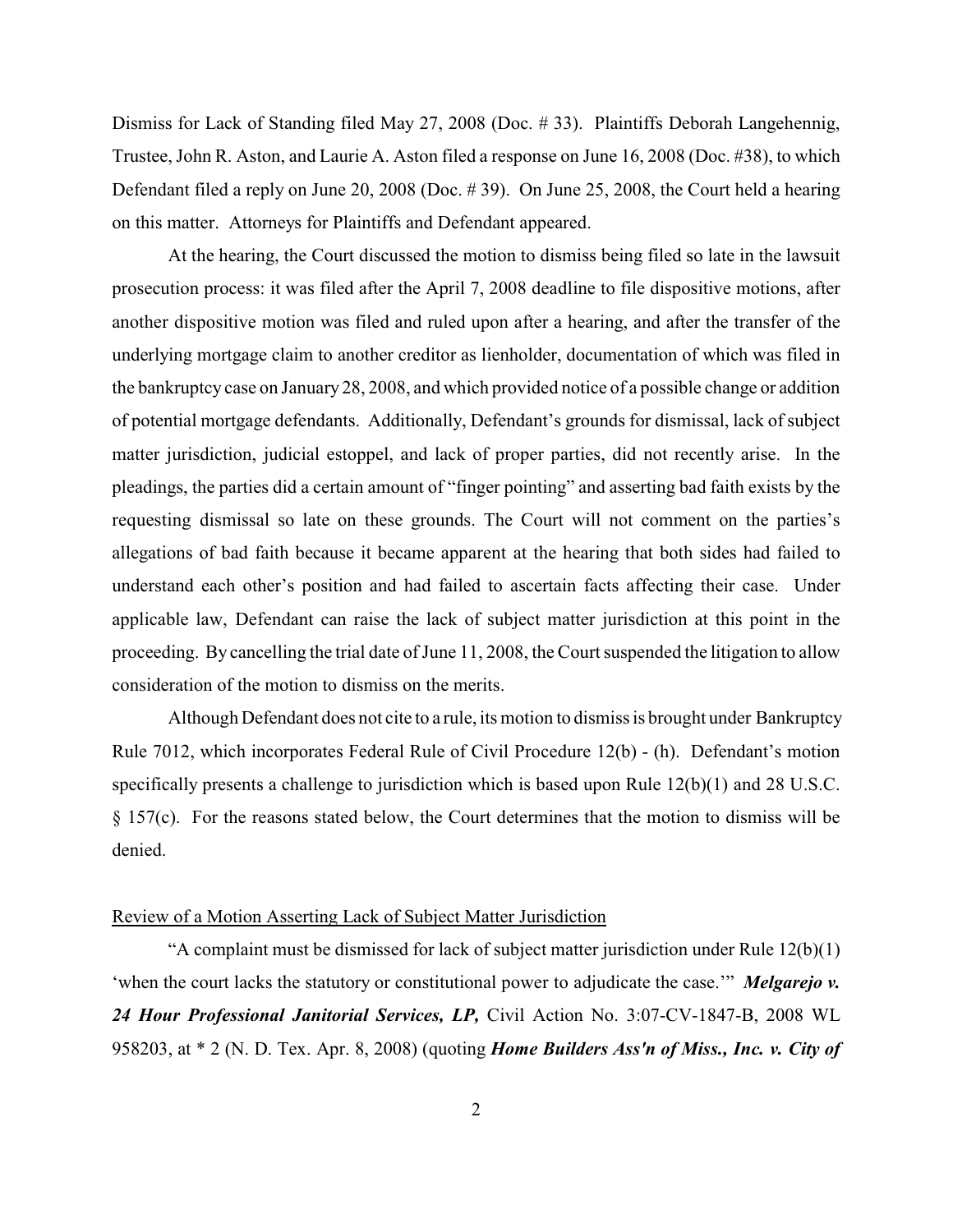*Madison*, 143 F.3d 1006, 1010 (5th Cir.1998)). "Rule 12(b)(1) of the Federal Rules of Civil Procedure provide a method by which a party may challenge the subject matter jurisdiction of the district court to hear a case." *In re Katrina Canal Breaches Consolidated Litigation*, Civil Action No. 05-4182, 2007 WL 4219351, at \*3 (E.D. La. Nov. 27, 2007). "The burden of proof for a Rule 12(b)(1) motion is on the party asserting jurisdiction." *Id*. (citing *Ramming v. United States*, 281 F.3d 158 (5th Cir.2001)); *Melgarejo,* 2008 WL 958203, at \*2 (same). "When a Rule 12(b)(1) motion is filed in conjunction with other Rule 12 motions, the court should consider the Rule 12(b)(1) jurisdictional attack before addressing any attack on the merits." *Katrina Beaches*, 2007 WL 4219351, at \*3 (citing *Hitt v. City of Pasadena*, 561 F.2d 606, 608 (5th Cir.1977)). "This requirement prevents a court without jurisdiction from prematurely dismissing a case with prejudice because a dismissal based on a lack of subject matter jurisdiction is not a determination of the merits and does not prevent the plaintiff from pursing a claim in a court that does have jurisdiction." *Id.* "The Fifth Circuit recognizes a distinction between a 'facial' attack to subject matter jurisdiction, which is based solely on the pleadings, and a 'factual' attack to jurisdiction, which is based on affidavits, testimony, and other evidentiary material." *Melgarejo*, 2008 WL 958203, at \* 2 (citing *Paterson v. Weinberger*, 644 F.2d 521, 523 (5th Cir.1981)).

Where, as here, a defendant files a Rule  $12(b)(1)$  motion to dismiss based solely on the pleadings, the motion is analyzed under the same standard as a motion to dismiss under Rule 12(b)(6). *See Benton v. United States*, 960 F.2d 19, 21 (5th Cir.1992); *United States v. City of New Orleans*, No. Civ. A. 02-3618, 2003 WL 22208578 (E.D. La. Sept.19, 2003); *Johnson v. Hous. Auth. of Jefferson Parish*, 442 F.3d 356, 359 (5th Cir.2006); *Melgarejo,* 2008 WL 958203, at \*2; *In re Katrina Canal Breaches*, 2007 WL 4219351, at \*3 (E.D. La. 2007) (citing *Home Builders Ass'n of Miss., Inc. v. City of Madison*, 143 F.3d 1006, 1010 (5th Cir.1998)). Rule 12(b)(6) of the Federal Rule of Civil Procedure provides that in response "to a claim for relief in any pleading, whether a claim, counterclaim, cross-claim, or third-party claim" the pleader may raise by motion the defense of "failure to state a claim upon which relief may be granted." Fed. R. Civ. P. 12(b)(6).

In considering a motion to dismiss for failure to state a claim pursuant to Rule 12(b)(6), the complaint must be liberally construed in favor of plaintiff, and all facts pleaded in the original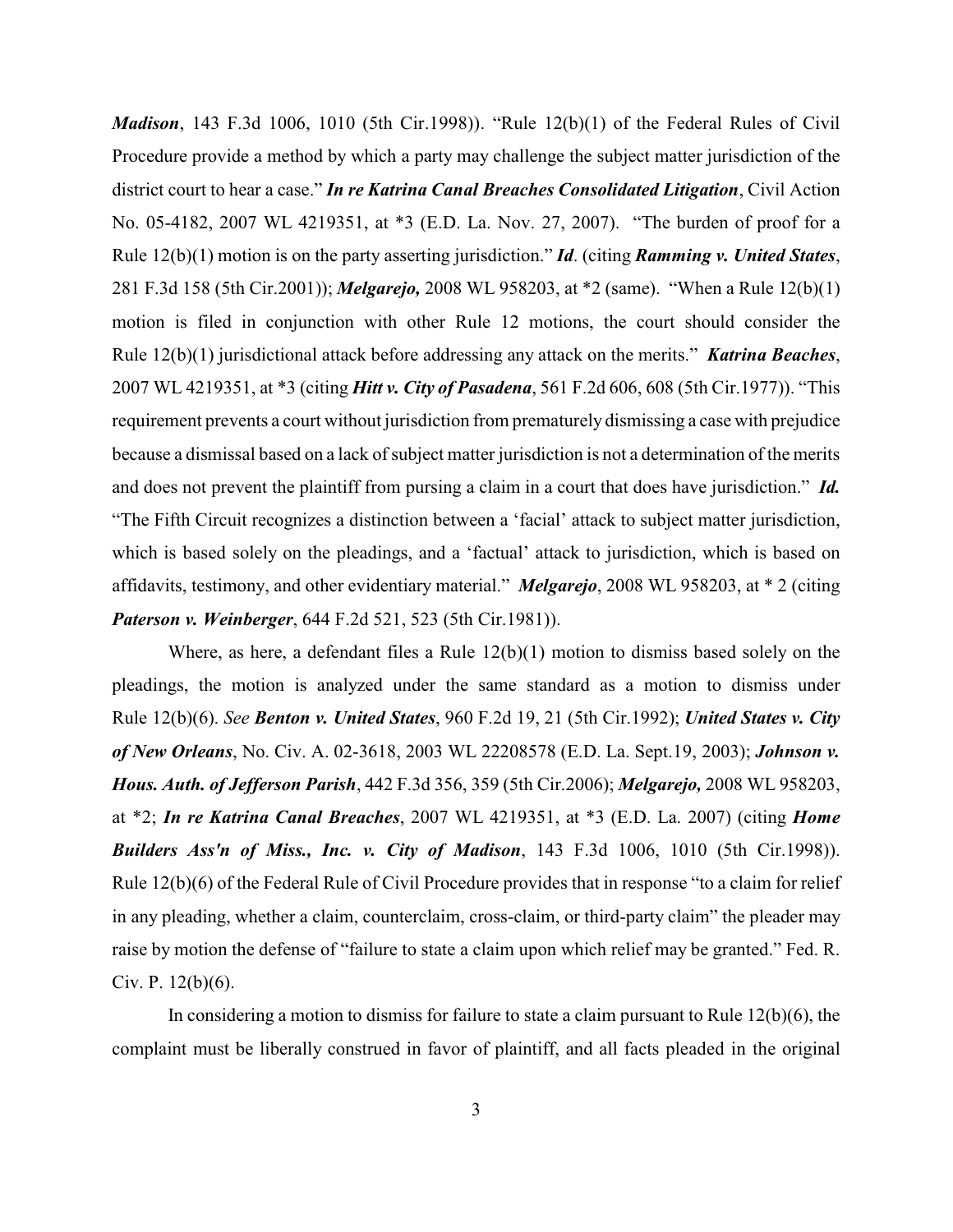complaint must be taken as true. *Campbell v. Wells Fargo Bank, N.A.*, 781 F.2d 440, 442 (5th Cir.1980). Until recently, federal district courts did not dismiss a complaint under Rule 12(b)(6) "unless it appears beyond doubt that the plaintiff can prove no set of facts in support of his claim which would entitle him to relief." *Conley v. Gibson*, 355 U.S. 41, 45-46 (1957); *Blackburn v. Marshall*, 42 F.3d 925, 931 (5th Cir.1995). However, in *Bell Atlantic Corp. v. Twombly*,127 S. Ct. 1955, 1969 (2007), "[t]he Supreme Court has recently abrogated the often cited 'no set of facts' language in *Conley* commenting that the case has been frequently mischaracterized as setting forth a minimum pleading standard when it was simply 'describ[ing] the breadth of opportunity to prove what an adequate complaint claims.'" *In re Katrina Canal Breaches*, 2007 WL 4219351, at \*3 n.1 (quoting *Twombly*, 127 S. Ct. at 1968).

Now, "the plaintiff must plead 'enough facts to state a claim to relief that is plausible on its face'" in order to survive a Rule 12(b)(6) motion to dismiss. *Id.* at \*3 (quoting *Twombly*, 127 S.Ct. at 1974). "While a complaint attacked by a Rule 12(b)(6) motion to dismiss does not need detailed factual allegations, a plaintiff's obligation to provide the 'grounds' of his 'entitle[ment] to relief' requires more than labels and conclusions, and a formulaic recitation of the elements of a cause of action will not do." *Twombly*, 127 S. Ct. at 1964-1965 (internal citations omitted). "Conclusory allegations or legal conclusions, however, will not suffice to defeat a motion to dismiss." *Green v. Wolters Kluwer U.S. Corp.*, Civil Action No. 08-1065, 2008 WL 2355848, at \*1 (E.D. La. June 6, 2008) (citing *Fernandez-Montes v. Allied Pilots Ass'n*, 987 F.2d 278, 284 (5th Cir.1993)); *Twombly*, 127 S. Ct. at 1965 ("Factual allegations must be enough to raise a right to relief above the speculative level, on the assumption that all the allegations in the complaint are true (even if doubtful in fact)."). "A court's ultimate conclusion that a case should be dismissed may rest 'on any one of three separate bases: (1) the complaint alone; (2) the complaint supplemented by undisputed facts evidenced in the record; or (3) the complaint supplemented by undisputed facts plus the court's resolution of disputed facts.'" *Green*, 2008 WL 2355848, at \*1 (quoting *Barrera-Montenegro v. United States*, 74 F.3d 657, 659 (5th Cir.1996) (citations omitted)).

#### Defendant's Motion to Dismiss

By its motion, Defendant asks the Court to dismiss all of Plaintiffs' causes of action. First,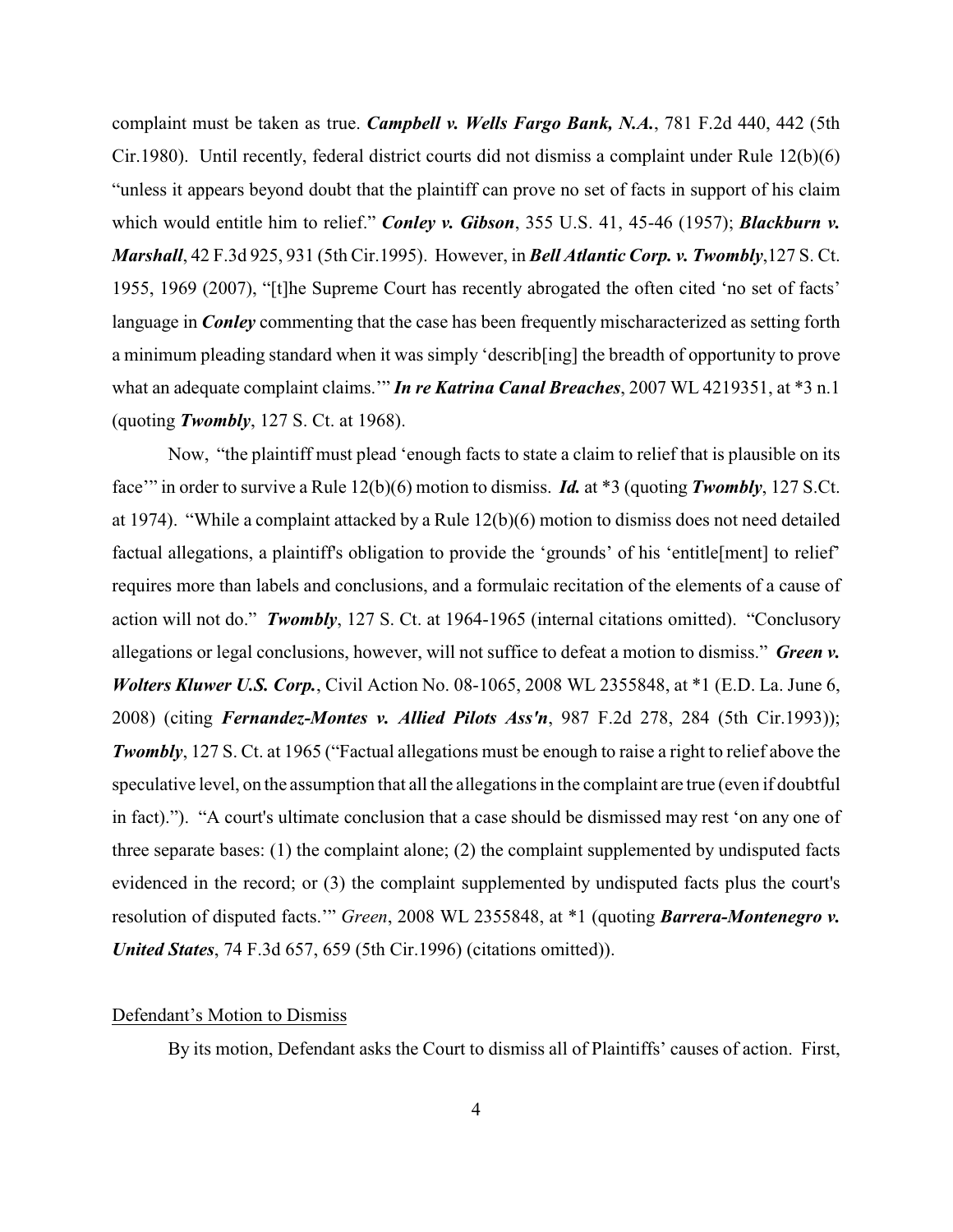Defendant asserts this Court lacks subject matter jurisdiction because the proceeding is not a "core" or "related to" proceeding as required for jurisdiction under 28 U.S.C. § 1334. Second, Defendant asserts Plaintiffs are judicially estopped from bringing their home equity loan cause of action because the claim against Defendant was not listed in Plaintiffs' schedules as an asset of the estate. Additionally, even if jurisdiction existed and judicial estoppel does not apply, Defendant asserts that Plaintiffs seek relief against a party not before the Court because they have only sued Defendant as the originating lender and have not sued the current owner and holder of the note and lien.

Defendants recite the following facts as background. Plaintiffs filed a chapter 13 bankruptcy case on September 3, 2007. With their bankruptcy petition, they filed Schedule A listing as their only piece of real property the property located at 136 Champion Circle, Wimberley, Texas 78676. They claimed this property as exempt under 11 U.S.C. § 522(d)(1) on Schedule C, and because no objection to the exemption was made within the required thirty-day time period following the conclusion of the meeting of creditors, the property became exempt on or about December 17, 2007 and no longer property of the estate (the "Homestead"). This adversary proceeding was filed September 13, 2007.

Plaintiffs seek to have Defendant's lien on their homestead property declared void due to Defendant's alleged violations of the Texas home equity statute. Defendant argues that the outcome of this suit can have no bearing on the administration of the bankruptcy estate because it is a suit based upon state law to remove a lien on exempt property, and the validity of a lien under the Texas Constitution does not invoke a substantive right under the Bankruptcy Code. Further, it asserts that it, Defendant, has no interest in the lien being attacked. Thus, Defendant asserts this Court does not have jurisdiction to try the claim asserted because the claim does not fall within either category of "core" or "related to" proceedings, as those terms are defined.

Defendant asserts the claim alleged is not a "core" action under 28 U.S.C. § 157(b)(2)(K), the statute by which a bankruptcy court can determine the validity, extent, or priority of the lien, because the underlying property was allowed as exempt property and is no longer property of the estate. Defendant cites various court decisions which support its assertion that the subject cause of action is not a core proceeding, citing *Wesche v. United States (In re Wesche)*, 178 B.R. 542, 543 (Bankr. M.D. Fla. 1995) (determining bankruptcy court was without jurisdiction as to issue of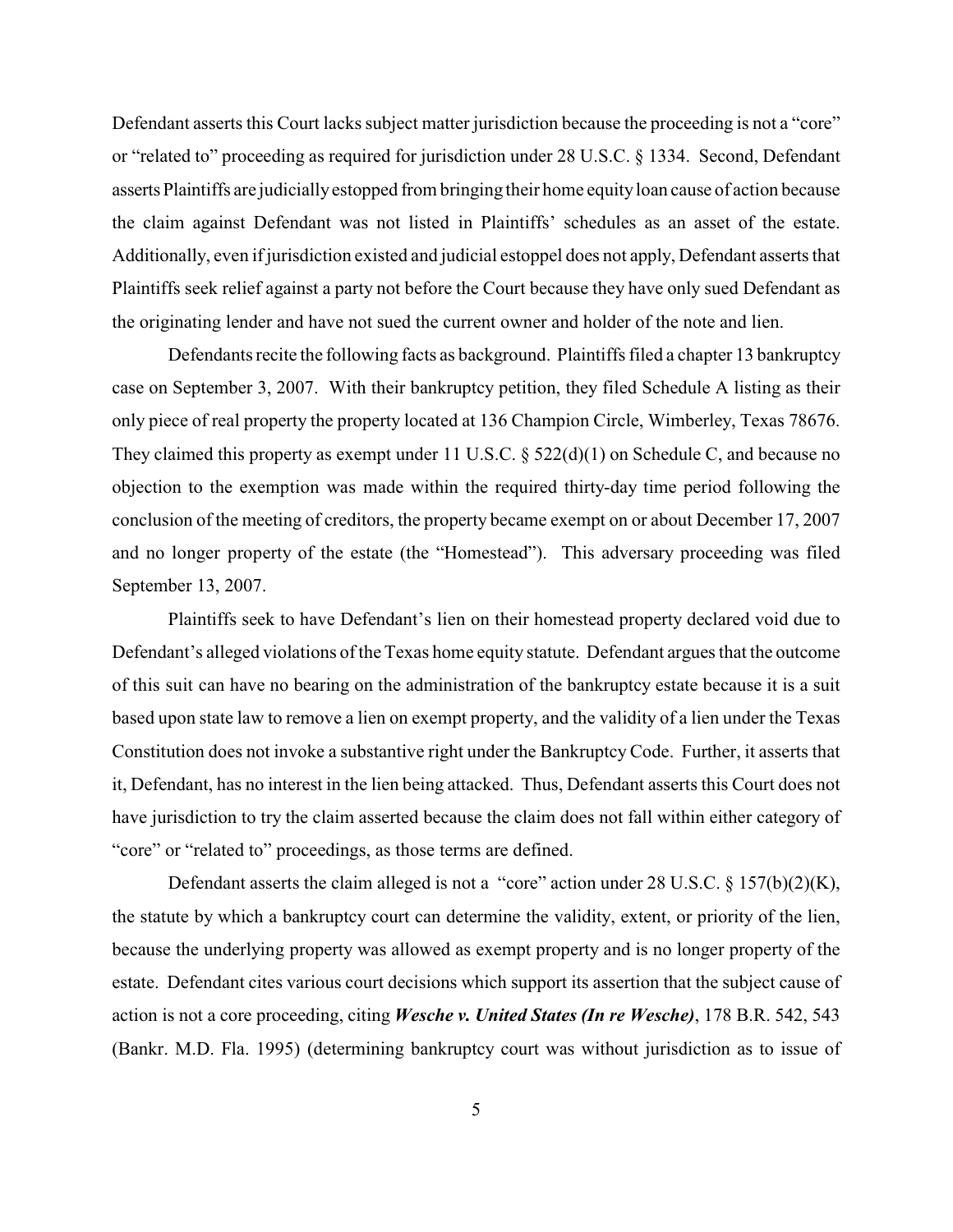parties' rights in exempt property) and *Poole v. Money Mortgage Corp. of America (In re Hofmann)*, 248 B.R. 79, 82 (Bankr. W.D. Tex. 2000) (Jurisdictional test "focuses not on who is bringing the lawsuit but what the lawsuit is about.").

Defendant asserts the claim does not present a "related to" matter because the lien at issue attaches to exempt property, i.e., property that is no longer part of the bankruptcy estate. It asserts that a matter is a "related to" proceeding "to the extent that the debtors' interest in [property was] property of the estate," quoting *In re Wood*, 825 F.2d 90, 93-94 ( $5<sup>th</sup>$  Cir. 1987), and "[i]f the proceeding does not affect the amount of property of the estate or debtor's exemptions it is not a related proceeding," quoting *In re Wesche*, 178 B.R. at 543. Defendant cites a decision from the Western District of Texas which found no "related to" jurisdiction when the only connection between the bankruptcy case and the lawsuit attacking the validity of a lien on a homestead was the trustee's partial ownership of the action, citing *Poole*, 248 B.R. at 85-86. Therefore, Defendant claims, this Court has no jurisdiction to decide the validity of a lien on exempt property.

Plaintiffs argue the opposite, that the *In re Woods* case supports this Court's jurisdiction. They assert as support the Fifth Circuit's statement that a bankruptcy court has jurisdiction if "the outcome of that proceeding could *conceivably* have any effect on the estate being administered in bankruptcy," citing *In re Wood*, 825 F.2d at 93 (emphasis in original). Plaintiffs argue that the amount they must pay every month on their mortgage and any arrearage owed, plus whether the Trustee is entitled to recover funds for the estate by this suit, all conceivably effect the estate being administered.

In its reply, Defendant asserts Plaintiffs's argument that jurisdiction exists assumes they will receive a favorable ruling from this suit such that damages will flow both to Plaintiff Trustee to administer for the estate and to Plaintiff Debtors.

### Bankruptcy Jurisdiction

Title 28, § 1334(a) provides the broad grant of jurisdiction for cases under title 11 to district courts, being "'the bankruptcy petition itself, over which district courts (and their bankruptcy units) have original and exclusive jurisdiction.'" *Simmons v. Johnson, Curney &Fields, P.C. (In re Simmons)*, 205 B.R. 834, 838 (Bankr. W.D. Tex. 1997) (quoting *Wood v. Wood (In re Wood)*, 825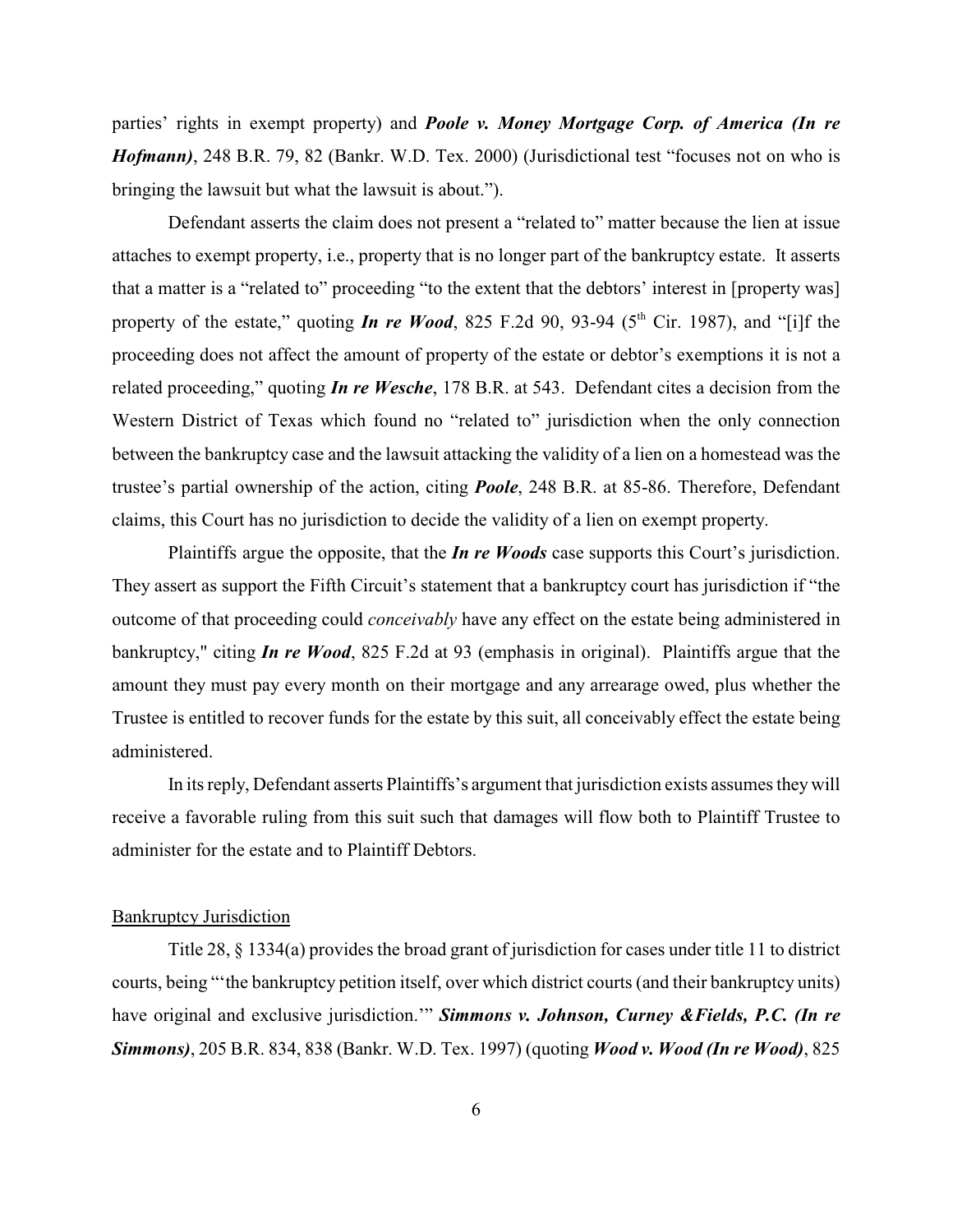F.2d 90, 92 ( $5<sup>th</sup>$  Cir. 1987) and citing 28 U.S.C. § 1334(a)). Title 28, Section 1334(b) sets jurisdiction for all of the various sorts of issues that arise during the prosecution of a bankruptcy case. It provides, in pertinent part, that "the district courts shall have original but not exclusive jurisdiction of all civil proceedings arising under title 11, or arising in or related to cases under title 11." The term "arising under title 11" refers to those causes of action which are created by the Bankruptcy Code (title 11), in that the proceeding is based on a section of title 11; the term "arising in" refers to a residual category of civil proceedings occurring in bankruptcy cases, such as administrative matters; and the term "related to" refers to those causes of action which somehow affect the bankruptcy estate. 1 **Collier on Bankruptcy** ¶¶ 3.01[4][c][iii] to [vi], at 3-18 to 3-28 (Alan N. Resnick & Henry J. Sommer eds.,  $15<sup>th</sup>$  ed. 2008). Matters "arising under" title 11 include claims based on a provision of title 11, such as actions to recover fraudulent conveyances and prepetition transfers. *In re Simmons*, 205 B.R. at 839 & n.8. Matters "arising in" would be claims not based on a provision of title 11 but which could not exist without a bankruptcy having been filed, such as issues arising over distribution of estate assets or arising over legal representation of the estate. *Id.* at 839-41. Matters "arising under" or "arising in" title 11 are called "core" matters, while matters "related to cases under title 11" are called "non-core" matters. *Id.*

Related matters include those causes of action which, had no bankruptcy petition been filed, could have been brought in state or federal court and whose outcome could conceivably have an effect on the bankruptcy estate. *Id.* at 839 & n.8. These are actions that are owned by the debtor and that became property of the estate, such as an action on a prepetition contract, or suits between third parties which, in the absence of the bankruptcy filing, could have been brought in federal district court or state court, such as a suit by the beneficiary of a supersedeas bond against the bonding company, suits by creditors against guarantors, and a suit by creditors of the debtor against defendants that allegedly perpetrated a fraud. 1 **Collier on Bankruptcy** at ¶ 3.01[4][c][ii], at 3-21 to 3-26. "Congress did not delineate the scope of 'related to' jurisdiction, but its choice of words suggests a grant of some breadth." *Celotex Corp. v. Edwards*, 115 S. Ct. 1493, 1498-99 (1995). That court noted that "[p]roceedings 'related to' the bankruptcy include (1) causes of action owned by the debtor which become property of the estate pursuant to 11 U.S.C. § 541, and (2) suits between third parties which have an effect on the bankruptcy estate." *Id.* at 1498-99 n.5 (citing 1 **Collier on**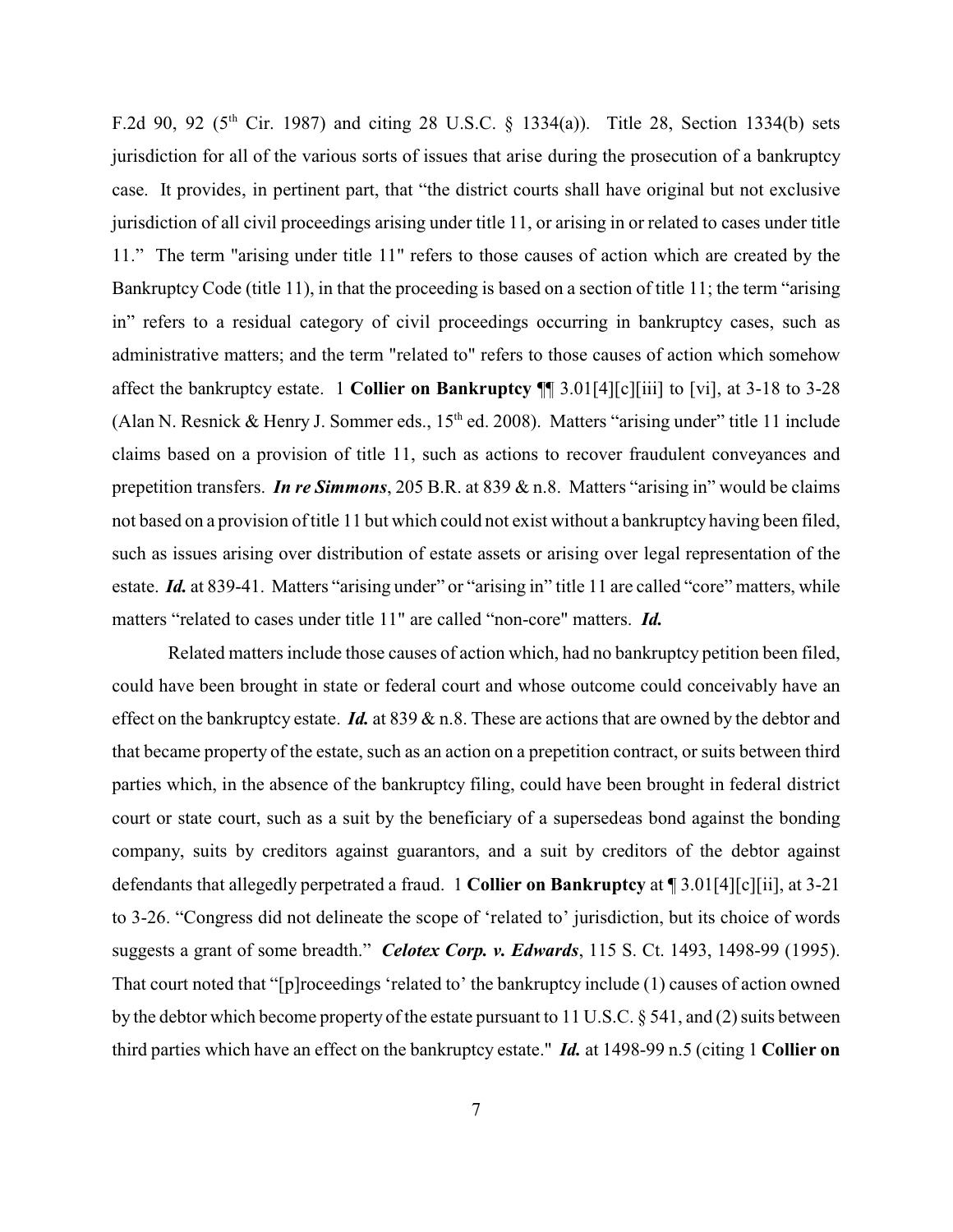**Bankruptcy** ¶ 3.01[1][c][iv], at 3-28). The Supreme Court noted that the First, Fourth, Fifth, Sixth, Eighth, Ninth, Tenth, and Eleventh Circuits have adopted the same test, with little variation, for determining whether an action falls within the "related to" jurisdiction of the bankruptcy court. *Id.* This test, set forth in *Pacor v. Higgins*, 743 F.2d 984, 994 (3d Cir. 1984), was adopted by the Fifth Circuit in *In re Wood*, 825 F.2d 90, 92 ( $5<sup>th</sup>$  Cir. 1987) -- the *Wood* court stated:

For the purpose of determining whether a particular matter falls within bankruptcy jurisdiction, it is not necessary to distinguish between proceedings "arising under", "arising in a case under", or "or related to a cases under", title 11. These references operate conjunctively to define the scope of jurisdiction. Therefore, it is necessary to only determine whether a matter is at least "related to" the bankruptcy. The Act does not define "related" matters. Courts have articulated various definitions of "related", but the definition of the Court of Appeals for the Third Circuit appears to have the most support: "whether the outcome of that proceeding could conceivably have any effect on the estate being administered in bankruptcy." This definition comports with the legislative history of the statutory predecessor to section 1334. Neither *Marathon* nor general concerns of comity counsel against its use. We adopt it as our own.

*In re Wood*, 825 F.2d at 93; *see also Bank of Lafayette v. Baudoin (In re Baudoin)*, 981 F.2d 736, 740 (5<sup>th</sup> Cir. 1993) ("[T]he wide reach of jurisdiction under title 11 was recognized in **Matter of** *Wood*.").

The *Wood* court faced a dispute between the directors/shareholders of a medical clinic in which one shareholder/director (a non-debtor) sued three other shareholders/directors for their actions in wrongfully issuing additional stock to the debtors, allowing the debtors to receive a disproportionate distribution from the clinic. Depending upon its outcome, the Fifth Circuit "[a]cknowledge[d] the possibility that this suit may ultimately have no effect on the bankruptcy, [however] we cannot conclude that, on the facts before us, that it will have no conceivable effect." Id. at 94. That court also determined that the claims against Barham, the non-debtor shareholder/director, were related. *Id.*

Here, Defendant asserts that this is not a "core" matter because the determination of the lien at issue is a lien on exempt property. Defendant premises its argument almost exclusively on *Poole v. Money Mortgage Corp. of America (In re Hofmann)*, 248 B.R. 79 (Bankr. W.D. Tex. 2000), when, in a chapter 7 case, Bankruptcy Judge Clark indicated that a proceeding should not be classified as core solely because the validity of a lien was at issue, despite the fact that such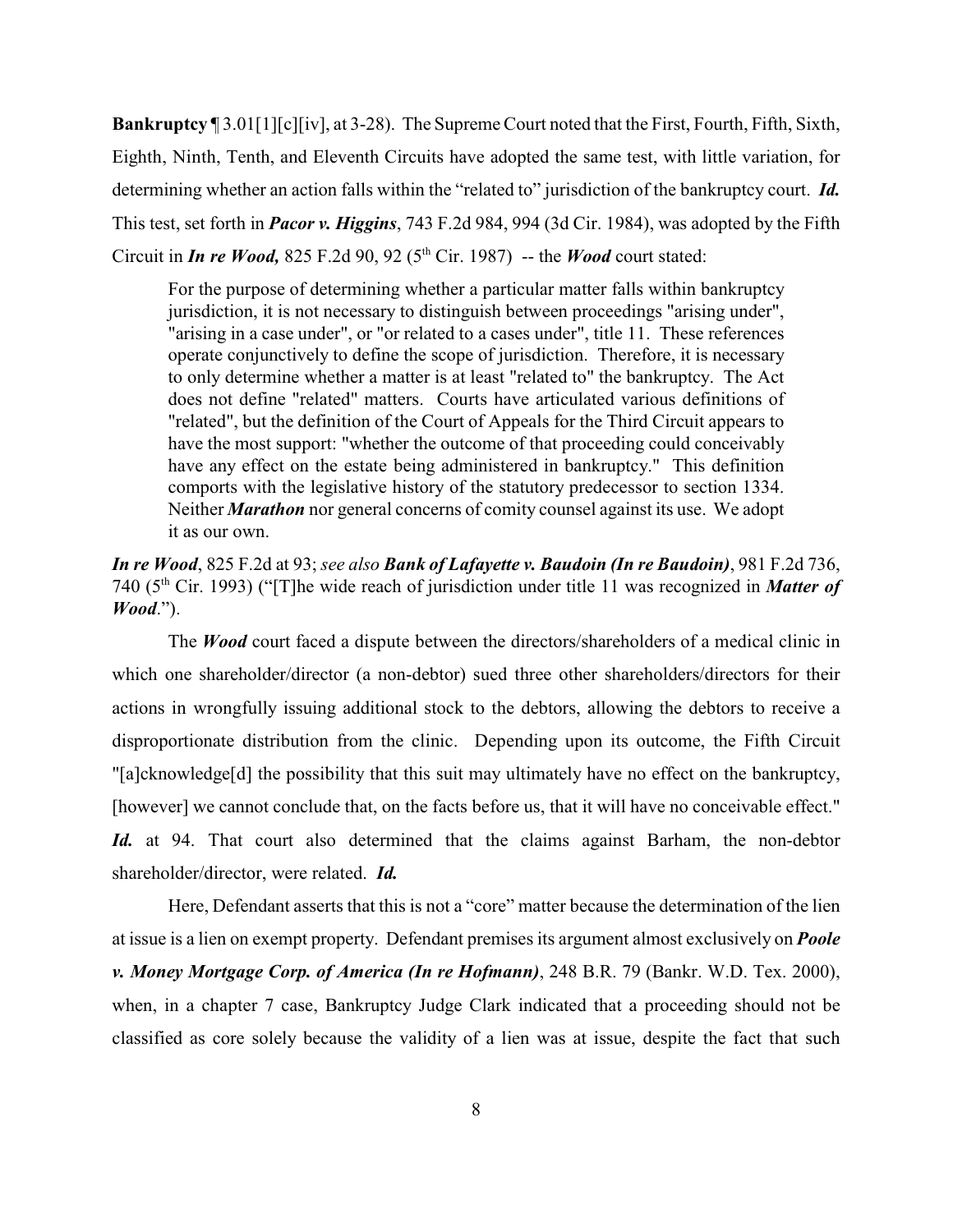determinations are often core as defined by 28 U.S.C. § 157(b)(2)(K). In *Hofmann*, the bankruptcy case was reopened on motion of the next-friend of the debtor, the debtor being mentally incompetent, after the mortgage company defendant raised the issue (in the state court case filed postpetition by the debtor to challenge the validity of the lien on homestead) that the cause of action asserted against it in state court might not belong to the debtor plaintiff but to the chapter 7 trustee. *Id.* at 80. The subsequent removal of the suit to federal court by the mortgage defendant halted action in the state court, cancelled the quick preferential jury trial setting, and interrupted discovery. *Id.* To preserve these benefits, the debtor plaintiff filed a motion to remand, alleging among other grounds, a lack of subject matter jurisdiction in the bankruptcy court. *Id.* Determining that its jurisdiction was "questionable" and ultimately deciding it did not have jurisdiction,  $\frac{1}{1}$  the court was swayed by the fact that, although the "broad brush" of the language of 28 U.S.C.  $157(b)(2)(K)$  would bring the lien challenge within the parameters of a core proceeding, in the specific situation presented, there was no particular reason for the bankruptcy court to try the matter, e.g., there was no "need to resolve lien status in order to distribute estate assets, or to resolve lien dispute issues on exempt property in chapter 13 cases in order to develop a viable plan." *Id.* at 84-85. The court stated that the debtor's "action here was initiated at the tail end of a chapter 7 case, with respect to exempt property that had already left the bankruptcy estate . . . [and] . . . seeks to apply state law principles in order to invoke a state law remedy." *Id.* at 85.

Another bankruptcy court in Texas reached an opposite decision in a chapter 7 case, determining that it had jurisdiction over a homestead lien challenge involving exempt property as a core proceeding. *Hallmark Capital Group, LLC v. Pickett, et. al (In re Pickett)*, 362 B.R. 794 (Bankr. S.D. Tex. 2007). The *Pickett* court determined that the language of 28 U.S.C. §157(b)(2)(K) allowed it to adjudicate "liens on property not just of the bankruptcy estate but also on property of the debtor." *Id.* at 797. The court determined it had this authority because "28 U.S.C. § 157(b)(2)(K) is silent as to any limitation on either property of the estate or of the debtor." *Id.* at 797. The *Pickett* court noted that the *Hofmann* court had found the opposite– that it did not have subject matter jurisdiction to try its homestead lien issue--but that the *Hofmann* court's decision was

<sup>&</sup>lt;sup>1</sup> The court also found that the notice of removal was untimely filed.  $\mathbf{Id}$  at 86.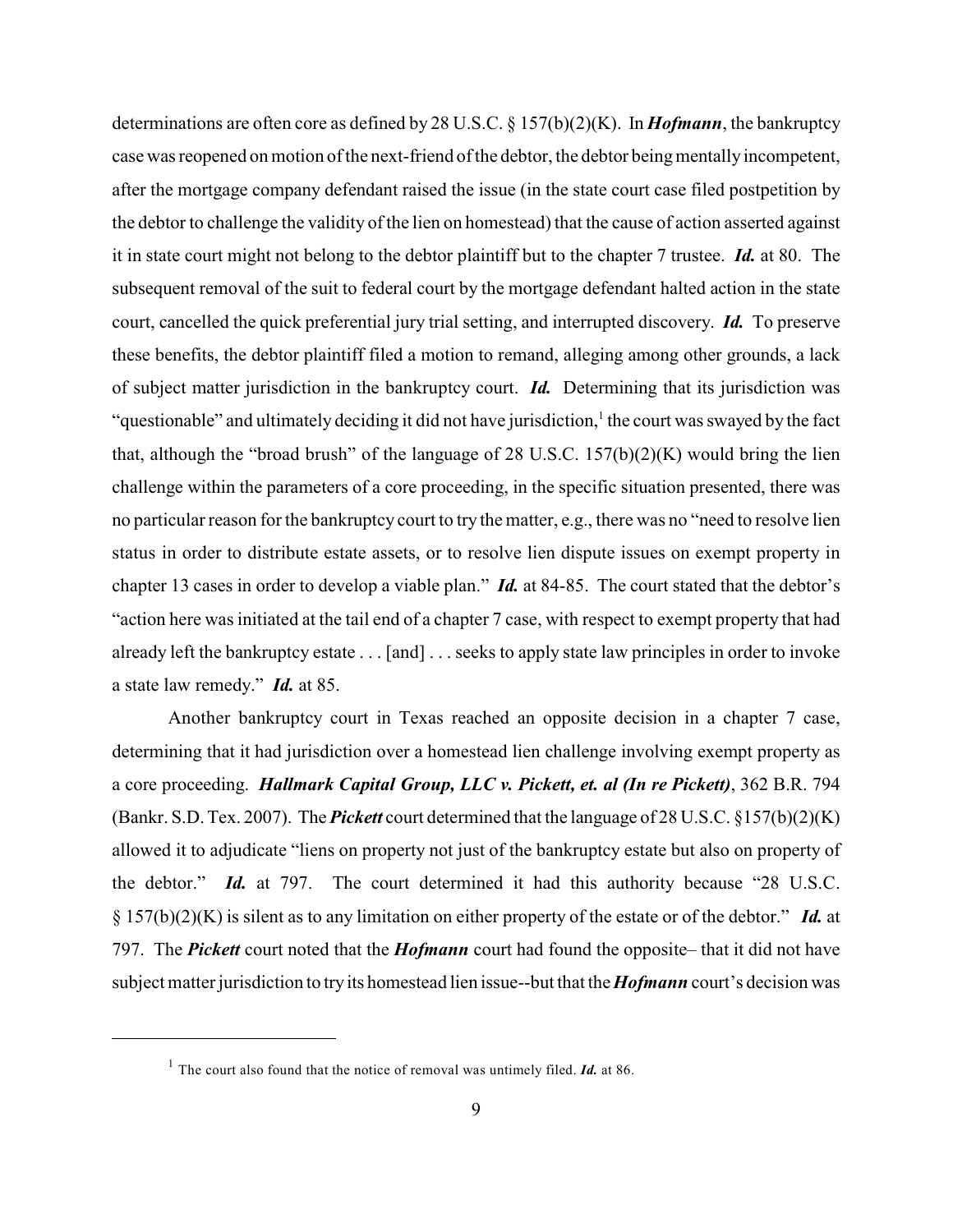made "without explicitly adopting a position on § 157(b)(2)(K)." *Id.* at 797 & n.1. Even though it determined it had jurisdiction to try the claim, given the specifics of the homestead lien challenge, the *Pickett* court permissively abstained from trying the matter, primarily because the debtor had received a discharge and the estate no longer existed, and exempt property and state law issues were involved. *Id.* at 798. The *Pickett* court noted that by abstaining, it reached a similar result as the court in *Hofmann*, namely to not try the matter, but that it reached this result by a different approach. *Id.* at 797, 799.

Here, a review of the complaint supplemented by undisputed facts evidenced in the record shows the following factors. This case is a chapter 13 in which the Plaintiffs have not, nor will not for a period of time, receive a discharge. Plaintiff Trustee is an active plaintiff seeking her own recovery of damages for the estate, not merely a spectator sitting on the sidelines and "happy to distribute any recovery for the benefit of creditors" as the trustee was described in *Hofmann*. *See Hofmann*, 248 B.R. at 85. Additionally, the outcome of this adversary proceeding could directly affect the administration of this bankruptcy case, not only through any recovery from Defendant to be disbursed to unsecured creditors but should there be a judgment against the lienholder, the lien could be declared invalid and Plaintiffs be relieved from paying the debt on the Homestead, thereby freeing more monthly disposable income to be paid via plan payments to creditors.<sup>2</sup> Additionally, Plaintiffs did not exempt their cause of action against Defendant, they exempted the asset which is burdened by the subject lien. "Section 541 of the Bankruptcy Code provides that virtually all of a debtor's assets, including causes of action belonging to the debtor at the commencement of the bankruptcy case, vest in the bankruptcy estate upon the filing of a bankruptcy petition." **Kane v.** *Nat'l Union Fire Insur. Co.*, 535 F3d. 380, 385 ( $5<sup>th</sup> Cir. 2008$ ). Further, this adversary proceeding presents a lien challenge on property of the debtor, a situation found to be a core matter in *Pickett*. The claim at issue presents a core matter under 28 U.S.C. § 157(2)(K), and this Court can enter a final judgment as allowed by 28 U.S.C.  $\S$  157(b)(1).

Second, citing *Hofmann*, Defendant Argent argues this matter is not related to because it involves an exempt piece of property and the claim does not affect property of the estate or

 $\frac{2}{3}$  This will require there to be a joinder of the current lienholder to this suit.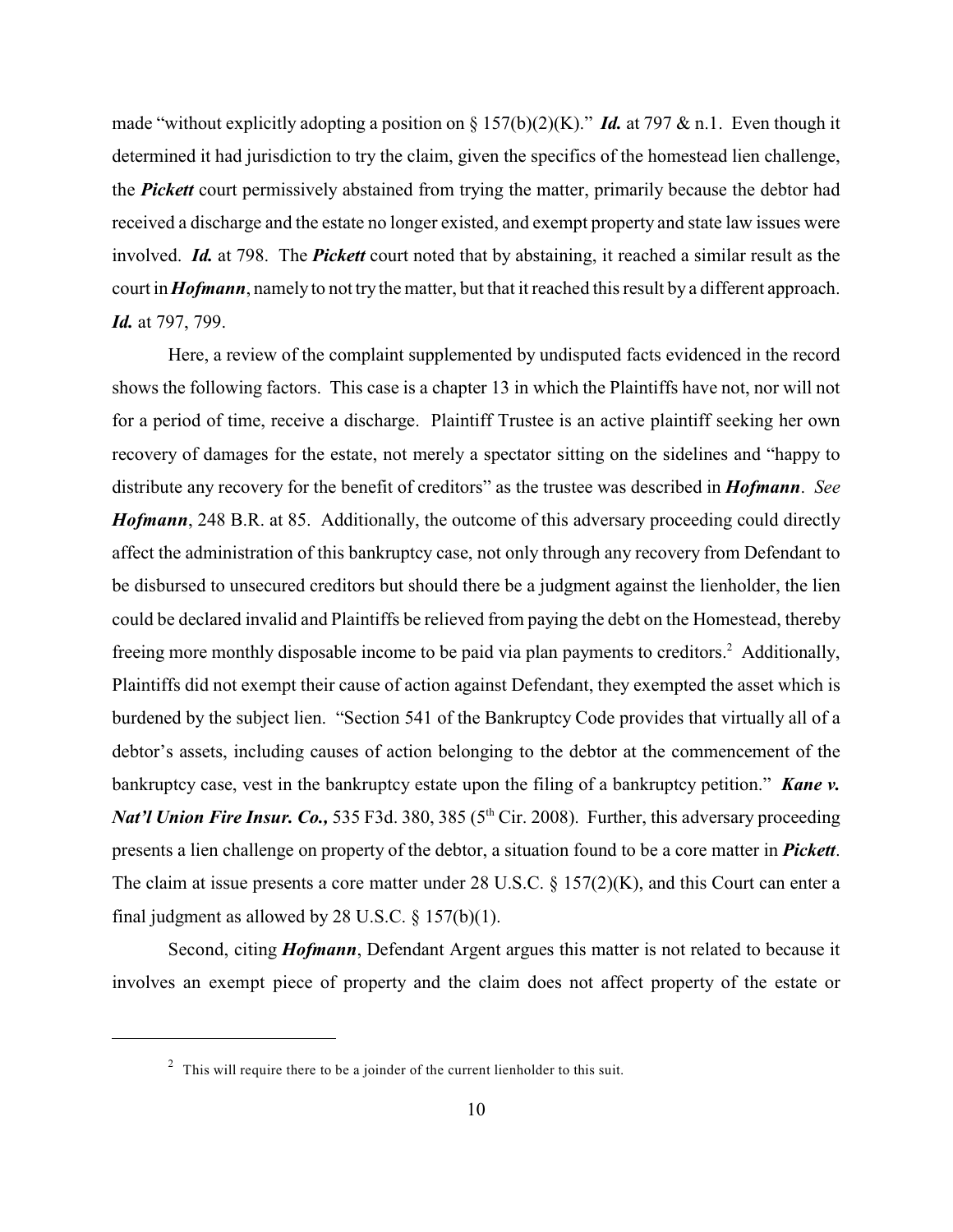Plaintiffs' exemptions. Under *Wood*, the claim could, at a minimum, present related to jurisdiction because, at this point in the suit, it is possible that the outcome of this adversary proceeding could conceivably have some effect on Plaintiffs' bankruptcy estate. Therefore, if the claim is later shown to not be a core matter, the claim at least presents a related to matter. This potential change in classification means this Court can hear the proceeding but the manner in which the suit is concluded differs. As a related matter, because the parties to this adversary proceeding have not consented to the entry of final orders or judgment by the Bankruptcy Court as is required by Bankruptcy Rule 7012(b), this Court would enter findings of fact and conclusions of law to the district court for that court to then enter a final order or judgment "after reviewing de novo those matters to which any party has timely and specifically objected." *See* 28 U.S.C. § 157(c).

#### Judicial Estoppel

Defendant next asserts that the common law doctrine of judicial estoppel bars Plaintiffs from pursuing their attack on the validity ofthe lien. Defendant asserts that this prohibition arises because Plaintiffs failed to list the cause of action as an asset in their schedules, the Court relied on this statement, and Plaintiffs are now attempting to assert this previously undisclosed claim. Defendant cites to *In re Coastal Plains, Inc.*, 179 F.3d 197, 206 (5th Cir. 1999) as support that Plaintiffs are prohibited from prosecuting this previously undisclosed claim, one that they cannot show was inadvertently not disclosed. Defendant asserts Plaintiffs did not list this cause of action as an asset in Schedule B for personal property, although they filed this adversary proceeding ten days after filing their bankruptcy case, thus, they were certainly aware of it at the time of filing of the petition. Defendant asserts the Court relied on statements made in this schedule, as well as in the Plaintiff Trustee's motion to employ special counsel to pursue this adversary proceeding in which counsel for Plaintiff Debtors asserted he would pursue relief for both the Trustee and for the Debtors, all who had separate and distinct claims. Defendant asserts no such distinct claims were listed on Schedule B. As the final required fact, Defendant asserts that by prosecuting the claim brought in this adversary proceeding, Plaintiffs are pursuing a previously undisclosed claim.

Plaintiffs counter that they disclosed a claim for an "equity loan violation" along with their listing of the debt owed to AMC Mortgage Services on Schedule D, eliminating a ground for judicial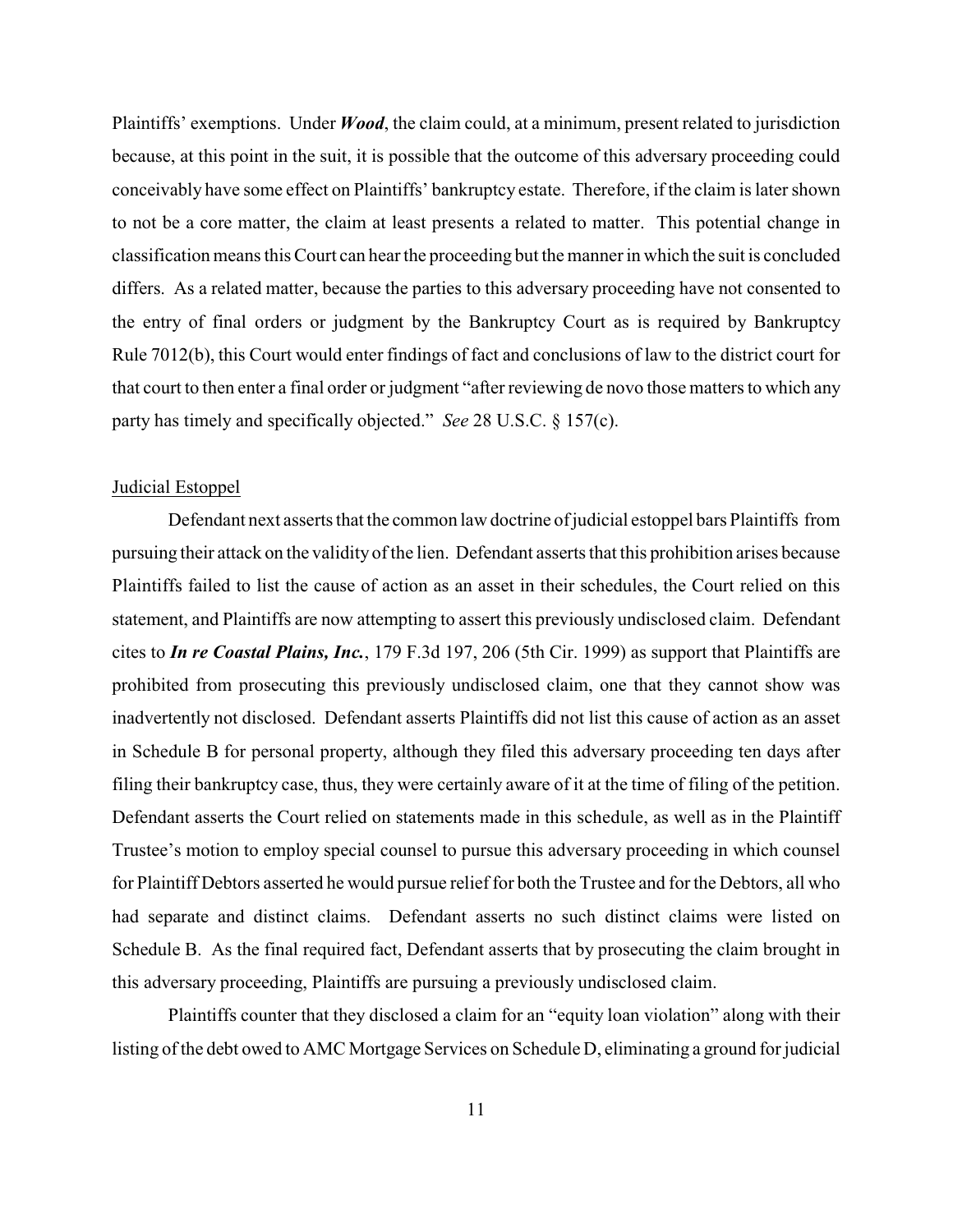estoppel. Also, the fact that their counsel disclosed in the Trustee's motion to employ special counsel that all Plaintiffs held separate, distinct claims against Defendant supports their assertion that this cause of action was not concealed. Defendant does not present further argument for this dismissal ground in its reply.

In a bankruptcy case, debtors have a duty to file accurate and complete schedules and a statement of financial affairs, such documents are sworn to under oath as to the truth of the information contained therein and carry the penalty of perjury. This duty is placed upon debtors by 11 U.S.C. § 521, requiring debtors to file accurate schedules of assets and liabilities as of the date of the filing of their bankruptcy case and answer all questions contained in the statement of financial affairs. 11 U.S.C. § 521; Bankruptcy Rule 1007. Further, pursuant to Bankruptcy Rule 1007, debtors are to supplement those schedules as new information arises. A debtor's schedules and statement of financial affairs are all signed under oath and penalty of perjury. *See In re Armstrong,* 320 B.R. 97, 107 (Bankr. N.D. Tex. 2005); *In re Solomon,* 277 B.R. 706, 710 (Bankr. E.D. Tex 2002). This duty of disclosure includes the disclosure of pending suits or grounds for potential suits:

"The duty of disclosure in a bankruptcy proceeding is a continuing one, and a debtor is required to disclose all potential causes of action." "'The debtor need not know all the facts or even the legal basis for the cause of action; rather, if the debtor has enough information . . . prior to confirmation to suggest that it may have a possible cause of action, then that is a "known" cause of action such that it must be disclosed.'" "Any claim with potential must be disclosed, even if it is 'contingent, dependent, or conditional."

# *Browning Mfg. v. Mims (In re Coastal Plains, Inc.)*, 179 F.3d 197, 208 ( $5<sup>th</sup> Cir.$  1999) (citations omitted).

Judicial estoppel is a common law doctrine intended to protect the judicial process by preventing parties from taking conflicting positions in litigation. *See In re Superior Crewboats*, 374 F.3d 330, 334 (5<sup>th</sup> Cir. 2004) (appellate court prevented chapter 7 debtors from pursuing personal injury claim that was not listed in the schedules but about which the trustee had been informed and then abandoned to the debtors because to permit debtors the ability to pursue the claim might allow them to collect a windfall at the expense of their creditors), *In re Coastal Plains, Inc.,* 179 F.3d at 213-15 (all claims brought against an unsecured creditor by the bankruptcy debtor's successor were barred by judicial estoppel except for tortious interference claim brought in fifth amended complaint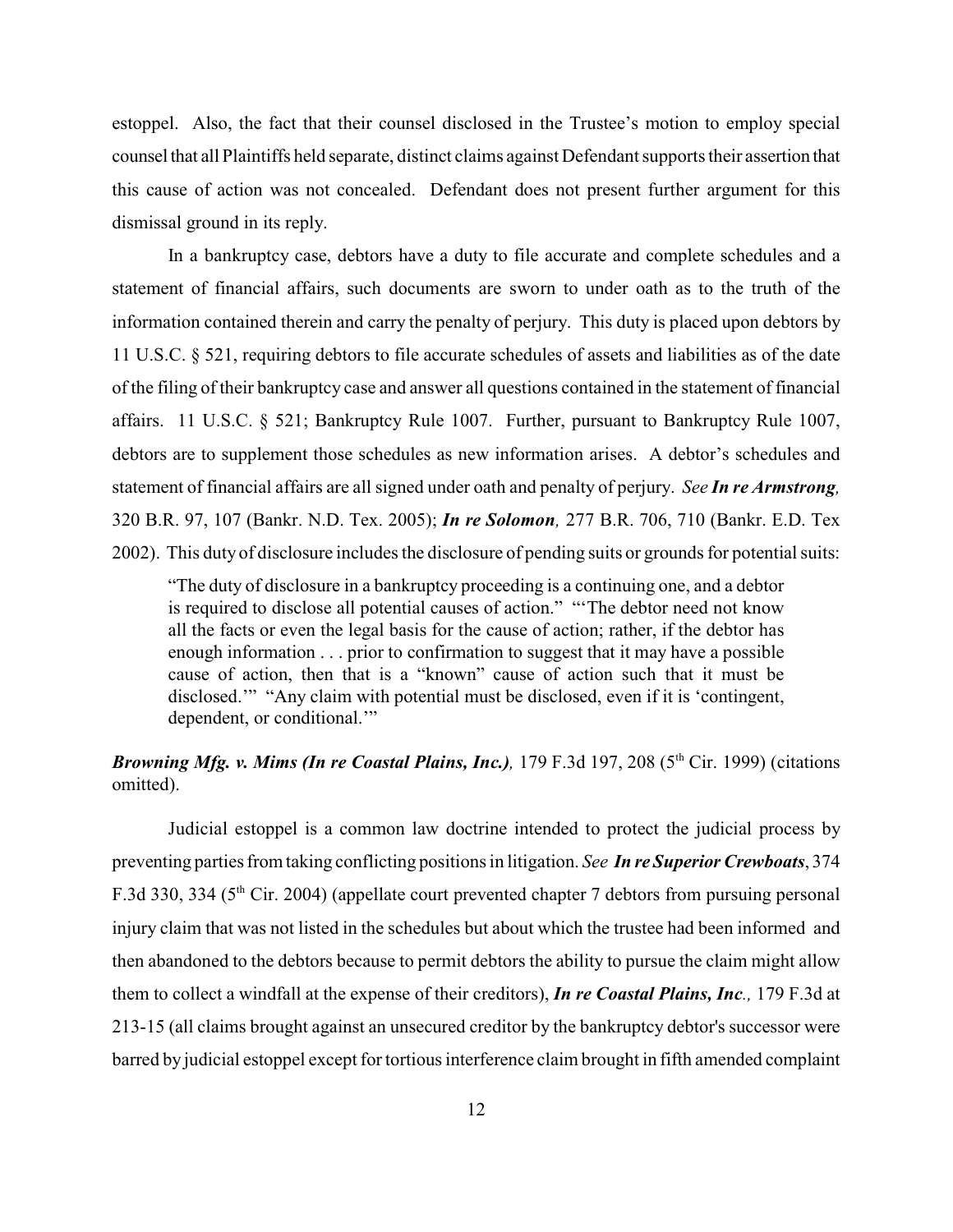because that claim did not relate back to the original complaint but was based on a different transaction than the earlier claims), and *Kane*, 535 F.3d at 385-88 (chapter 7 debtors failed to list personal injury suit pending in state court, received a discharge and case was closed, defendants removed suit to federal court and successfully moved for summary judgment based on judicial estoppel; appellate court reversed prohibition based on judicial estoppel, noting that equity favored allowing the trustee to pursue the claim for the benefit of all creditors and remanded for determination of trustee's motion to substitute as party plaintiff). These cases repeat the requirements that must be met for judicial estoppel to apply:

(1) the party is judicially estopped only if its position is clearly inconsistent with the previous one; (2) the court must have accepted the previous position; and (3) the non-disclosure must not have been inadvertent." In the context of judicial estoppel, "inadvertence" requires either that "the debtor . . . lacks knowledge of the undisclosed claim[ ] or has no motive for [its] concealment." In this circuit, we have applied judicial estoppel to bar an unscheduled claim when others, the debtors or other insiders, would benefit to the detriment of creditors if the claim were permitted to proceed.

*Kane,* 535 F.3d at 386 (quoting *Superior Crewboats, Inc.*, 374 F.3d at 335 and *Coastal Plains*, 179 F.3d at 206-09).

In Texas, *Superior Crewboats* and *Coastal Plains* have been followed by other courts. *See Jethroe v. Omnova Solutions, Inc.*, 412 F.3d 598, 600 (5<sup>th</sup> Cir 2005) (Employee was judicially estopped from asserting Title VII claims pending at time she filed bankruptcy petition, as well as claims filed while bankruptcy was pending, because she failed to disclose her pending EEOC charge and potential lawsuit during the bankruptcy proceedings.);*In re Walker*, 323 B.R. 188 (Bankr. S.D. Tex. 2005) (The debtor was denied ability to reopen case to schedule, as an estate asset, her prepetition personal injury claim, because her later pursuit of this claim made nondisclosure not inadvertent; this ruling deprived trustee of ability to review an asset that might generate cash for distribution to creditors but might also be abandoned for the benefit of the non-disclosing debtor.). Additionally, detrimental reliance is not an element of judicial estoppel. "'Because the doctrine is intended to protect the judicial system, rather than the litigants, detrimental reliance by the opponent of the party against whom the doctrine is applied is not necessary.'*" Jethroe*, 412 F.3d at 600 (quoting *Coastal Plains*, 179 F.3d at 205).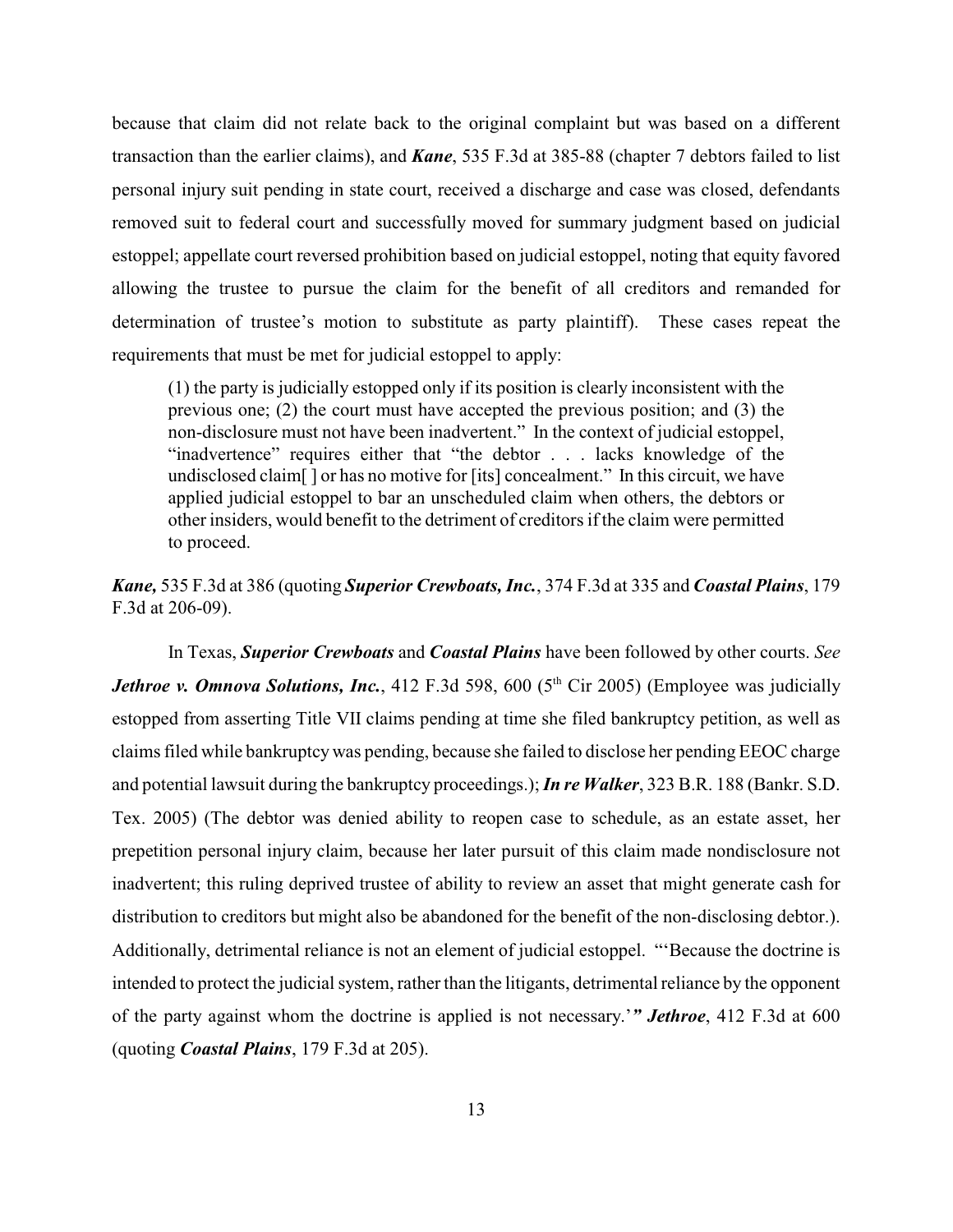Defendant's argument focuses on Plaintiffs' failure to list and disclose their Texas home equity loan violation as a personal property asset in Schedule B, which would be the correct schedule in which to list this asset. However, in their schedules filed with their petition on September 3, 2007, specifically in Schedule D for creditors holding secured claims, Plaintiffs included a notation with the listing of the debt owed to AMC Mortgage Services related to the 136 Champions Circle property in Wimberley, Texas of "equity loan violation." Then, shortly after the bankruptcy case was filed, this adversary proceeding was filed. The claim cannot be said to be hidden by Plaintiffs. The listing of the cause of action on Schedule D was not the best practice, as opposed to properly being on Schedule B, but this error did not totally hide the claim or be sufficient to show a prior inconsistent position regarding whether this claim exists. Plaintiffs could amend their schedules to include the cause of action on Schedule B to properly list this asset. Any doubt regarding what the listing meant in Schedule D was erased by this adversary proceeding being filed shortly after the petition and schedules were filed.

Defendant asserts that in the process of reviewing and approving the application to employ, the Court also reviewed and relied upon incorrect schedules– incorrect in that the cause of action was not properly disclosed–and that this reliance on the omission in the schedules judicially estops Plaintiffs from pursing this suit. This makes no sense - the application to employ acknowledges separate claim are held by the estate and by Plaintiffs and does, although not perfectly, disclose the existence of the claim. Defendant's argument would be stronger, and closer to situations which have barred suit based upon judicial estoppel, if Plaintiffs had brought their home equity violation claim in another forum and not disclosed this fact in their bankruptcy case. *See Jethroe v. Omnova Solutions, Inc.*, 412 F.3d at 600 ("Judicial estoppel is particularly appropriate where, as here, a party fails to disclose an asset to a bankruptcy court, but then pursues a claim in a separate tribunal based on that undisclosed asset.").

### Lack of Standing

As a final argument, Defendant asserts Plaintiffs lack standing because they are pursuing a prosecution which cannot end in a judgment which will redress their injury. Defendant asserts it is not the lienholder for the lien at issue, thus a judgment in Plaintiffs' favor against Defendant will not